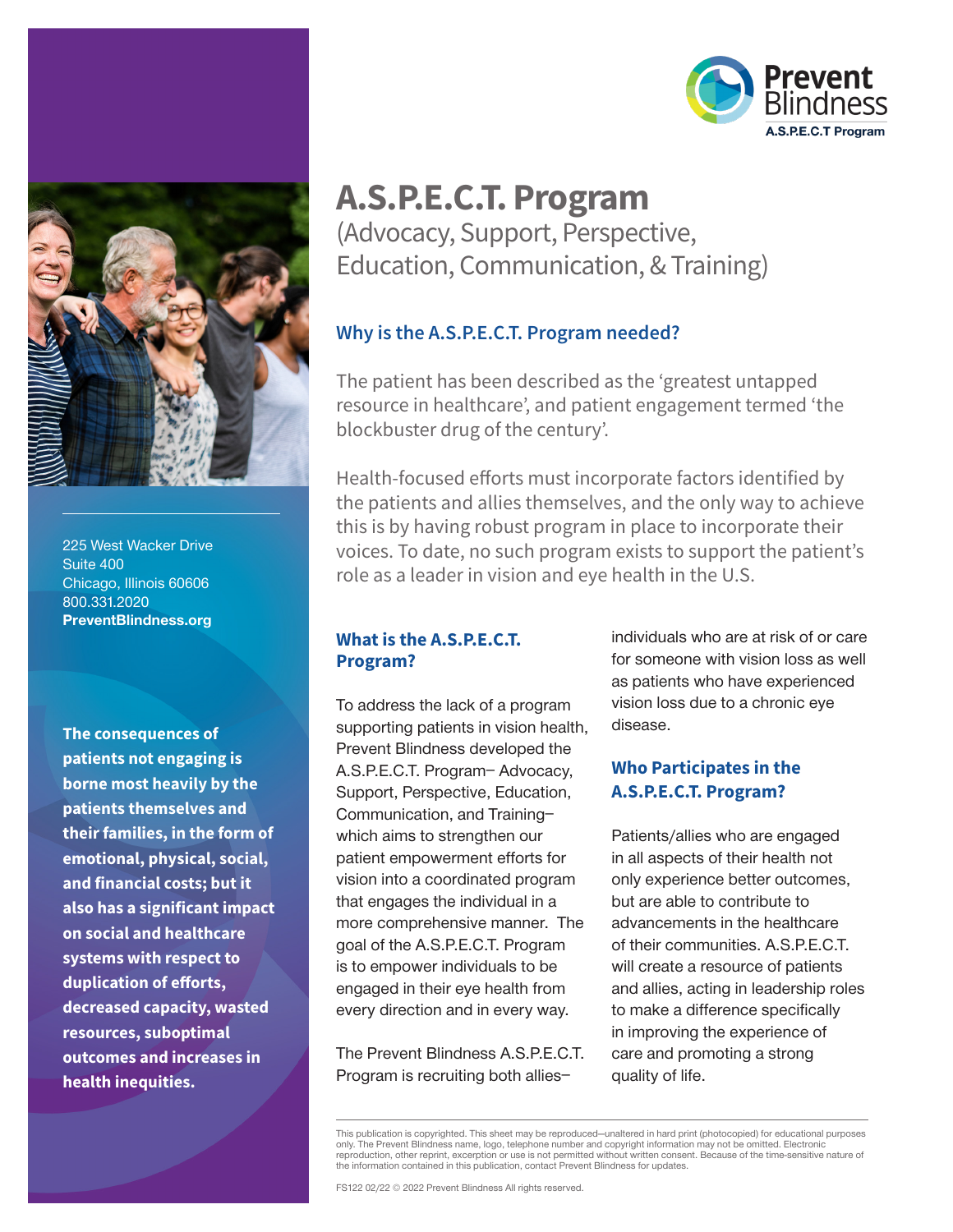# **A.S.P.E.C.T. Program**

*(continued)*

**A – advocacy:** Provide opportunities to shape policy and practices that promote healthy vision, access to care, and reduction in vision impairment

**S – support:** Provide resources, peers, and professionals that will help individuals understand their conditions, the disease process, and work toward an improved vision-related quality of life

**P – perspective:** Promote inclusion of patient perspectives at the local, state, and national levels leading to effective and sustainable systems, processes, and outcomes

**E – empowerment:** Establish a pathway for participants from self-discovery, to peersupport, to community engagement as it relates to their vision and eye health

**C – communication:** Create a communication system that provides evidence-based education, peer-to-peer support, and consistent information from a trusted source

**T – training:** Build skills in patients and individuals that fosters fully inclusive, confident, and collaborative work with professionals, clinicians, and policy-makers

#### **How will the A.S.P.E.C.T. Program be implemented?**

From the start, the A.S.P.E.C.T. Program will be intentionally carried on a collaborative basis; meaning together we will co-produce the learning experiences from meetings and workshops, communication approaches, and establishing a Patient/Ally Leaders Expert Advisory Group for the life of the project. Through this new approach all aspects of needs and opportunity for growth will be addressed. [See sidebar]

#### **What will the A.S.P.E.C.T. Program accomplish?**

Through their participation in the A.S.P.E.C.T. Program, patients and allies will:

- Become versed and involved in the vision condition that impacts their life and understand the disease process
- Receive our V2 (Voice for Vision) advocacy training which creates powerful voices addressing vision conditions in local, state, and national settings
- Gain access to diverse platforms in which they can lead the change in policies resulting in an improved quality of life for those at risk of or experiencing vision loss

We recognize that these individuals have the most powerful voice when it comes to making the case for

improving practices and policies related to eye health– but they might not have the skill sets or opportunities to raise their voices. The A.S.P.E.C.T. Program will change all of that.

#### **What are the long-term outcomes of the A.S.P.E.C.T. Program?**

- A patient-driven curricula promoting engagement in eye disease and eye health preservation is implemented
- Diverse eye health organizations have an opportunity to collaborate in a program that will result in passionate and engaged advocates that will further drive each of their missions
- Each cohort of patient graduates from the A.S.P.E.C.T. Program will serve as an ongoing resource for individual or peer-to-peer education, support groups, eye disease campaigns, educational resource material development, provide committee membership or leadership on behalf of eye health, or advocate at all levels for improved access to eye care and treatment
- Patients are provided with tools and education that gives them control of their eye disease in a new way, allows the participants to be a leader for eye health, and to have their story and experience recognized for its importance